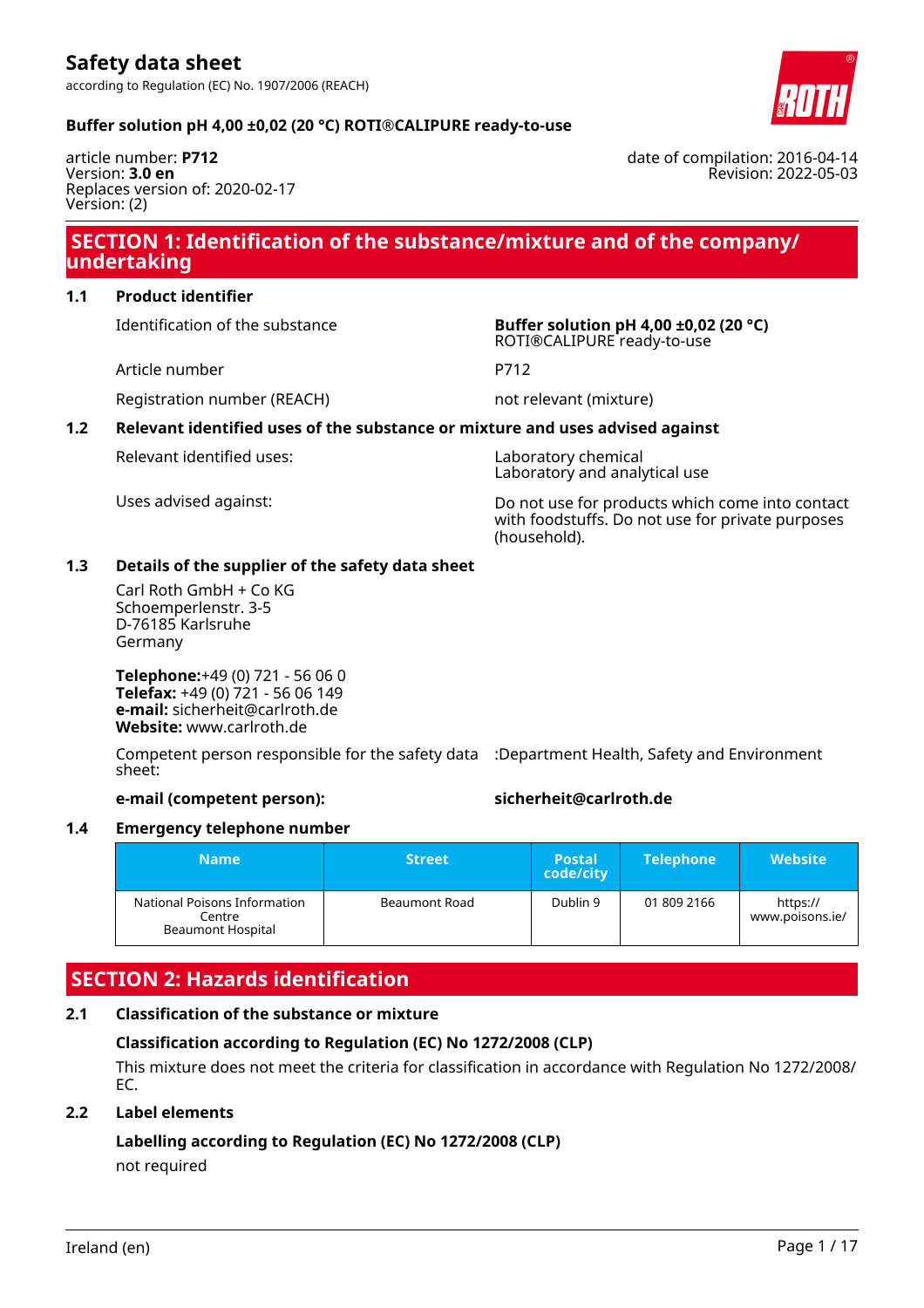according to Regulation (EC) No. 1907/2006 (REACH)



#### **Buffer solution pH 4,00 ±0,02 (20 °C) ROTI®CALIPURE ready-to-use**

article number: **P712**

#### **2.3 Other hazards**

#### **Results of PBT and vPvB assessment**

This mixture does not contain any substances that are assessed to be a PBT or a vPvB.

## **SECTION 3: Composition/information on ingredients**

#### **3.1 Substances**

not relevant (mixture)

#### **3.2 Mixtures**

#### **Description of the mixture**

| Name of sub-<br>stance | <b>Identifier</b>        | Wt%      | <b>Classification acc. to</b><br><b>GHS</b>                      | <b>Pictograms</b> | <b>Notes</b>                   |
|------------------------|--------------------------|----------|------------------------------------------------------------------|-------------------|--------------------------------|
| Citric acid            | CAS No<br>77-92-9        | < 1      | Eye Irrit. 2 / H319<br>STOT SE 3 / H335                          |                   | GHS-HC                         |
|                        | EC No<br>201-069-1       |          |                                                                  |                   |                                |
|                        | Index No<br>607-750-00-3 |          |                                                                  |                   |                                |
| Sodium hydroxide       | CAS No<br>1310-73-2      | < 0.5    | Met. Corr. 1 / H290<br>Skin Corr. 1A / H314<br>Eye Dam. 1 / H318 |                   | GHS-HC                         |
|                        | EC No<br>215-185-5       |          |                                                                  |                   |                                |
|                        | Index No<br>011-002-00-6 |          |                                                                  |                   |                                |
| Hydrochloric acid  %   | CAS No<br>7647-01-0      | ${}^{5}$ | Met. Corr. 1 / H290<br>Skin Corr. 1B / H314<br>Eye Dam. 1 / H318 |                   | B(a)<br>GHS-HC<br><b>IOELV</b> |
|                        | EC No<br>231-595-7       |          | <b>STOT SE 3 / H335</b>                                          |                   |                                |
|                        | Index No<br>017-002-01-X |          |                                                                  |                   |                                |

#### **Notes**

B(a): The classification refers to an aqueous solution

GHS-HC: Harmonised classification (the classification of the substance corresponds to the entry in the list according to 1272/ 2008/EC, Annex VI)

IOELV: Substance with a community indicative occupational exposure limit value

| Name of sub-<br>stance  | <b>Identifier</b>                                                     | <b>Specific Conc. Limits</b>                                                                                                                                                                                                 | <b>M-Factors</b> | <b>ATE</b> | <b>Exposure</b><br>route |
|-------------------------|-----------------------------------------------------------------------|------------------------------------------------------------------------------------------------------------------------------------------------------------------------------------------------------------------------------|------------------|------------|--------------------------|
| Sodium hydrox-<br>ide   | CAS No<br>1310-73-2<br>EC No<br>215-185-5<br>Index No<br>011-002-00-6 | Skin Corr. 1A; H314: C ≥ 5 %<br>Skin Corr. 1B: H314: $2\% \le C \le 5\%$<br>Skin Irrit. 2; H315: 0,5 % $\leq$ C < 2 %<br>Eye Dam. 1; H318: $C \ge 2$ %<br>Eye Irrit. 2; H319: 0.5 % $\leq C$ < 2 %                           |                  |            |                          |
| Hydrochloric<br>acid  % | CAS No<br>7647-01-0<br>EC No<br>231-595-7<br>Index No<br>017-002-01-X | Met. Corr. 1; H290: $C \ge 0.1$ %<br>Skin Corr. 1B; H314: C ≥ 25 %<br>Skin Irrit. 2; H315: 10 % $\leq C$ < 25 %<br>Eye Dam. 1; H318: $C$ ≥ 25 %<br>Eye Irrit. 2; H319: 10 % $\leq$ C < 25 %<br>STOT SE 3; H335: $C \ge 10$ % |                  |            |                          |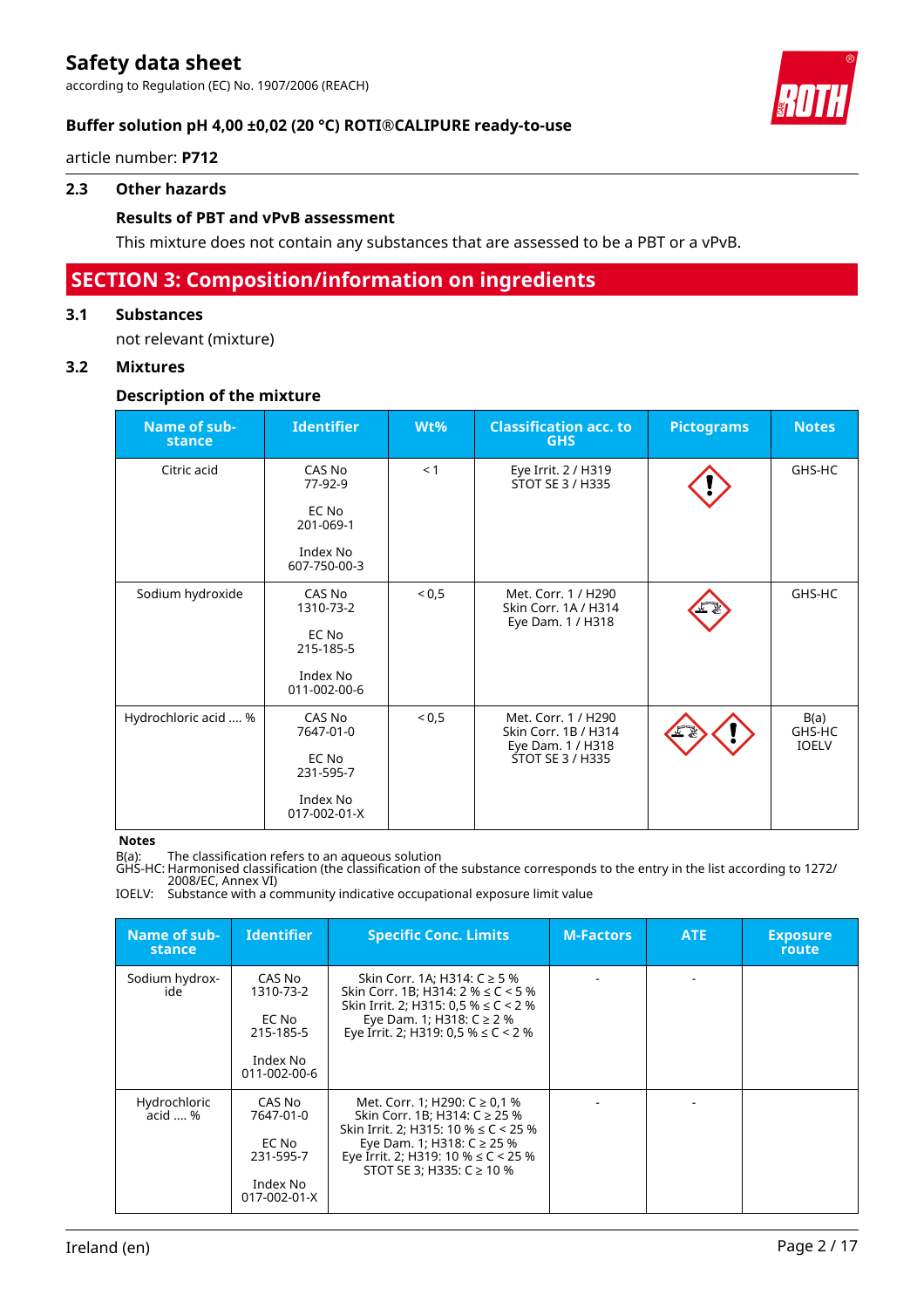according to Regulation (EC) No. 1907/2006 (REACH)



#### **Buffer solution pH 4,00 ±0,02 (20 °C) ROTI®CALIPURE ready-to-use**

article number: **P712**

For full text of abbreviations: see SECTION 16

### **SECTION 4: First aid measures**

### **4.1 Description of first aid measures**



#### **General notes**

Take off contaminated clothing.

**Following inhalation**

Provide fresh air.

#### **Following skin contact**

Rinse skin with water/shower.

#### **Following eye contact**

Rinse cautiously with water for several minutes.

#### **Following ingestion**

Rinse mouth. Call a doctor if you feel unwell.

#### **4.2 Most important symptoms and effects, both acute and delayed** Symptoms and effects are not known to date.

**4.3 Indication of any immediate medical attention and special treatment needed** none

## **SECTION 5: Firefighting measures**

**5.1 Extinguishing media**



#### **Suitable extinguishing media**

co-ordinate firefighting measures to the fire surroundings water spray, alcohol resistant foam, dry extinguishing powder, BC-powder, carbon dioxide (CO<sub>2</sub>)

#### **Unsuitable extinguishing media**

water jet

#### **5.2 Special hazards arising from the substance or mixture**

Non-combustible.

#### **5.3 Advice for firefighters**

In case of fire and/or explosion do not breathe fumes. Fight fire with normal precautions from a reasonable distance. Wear self-contained breathing apparatus.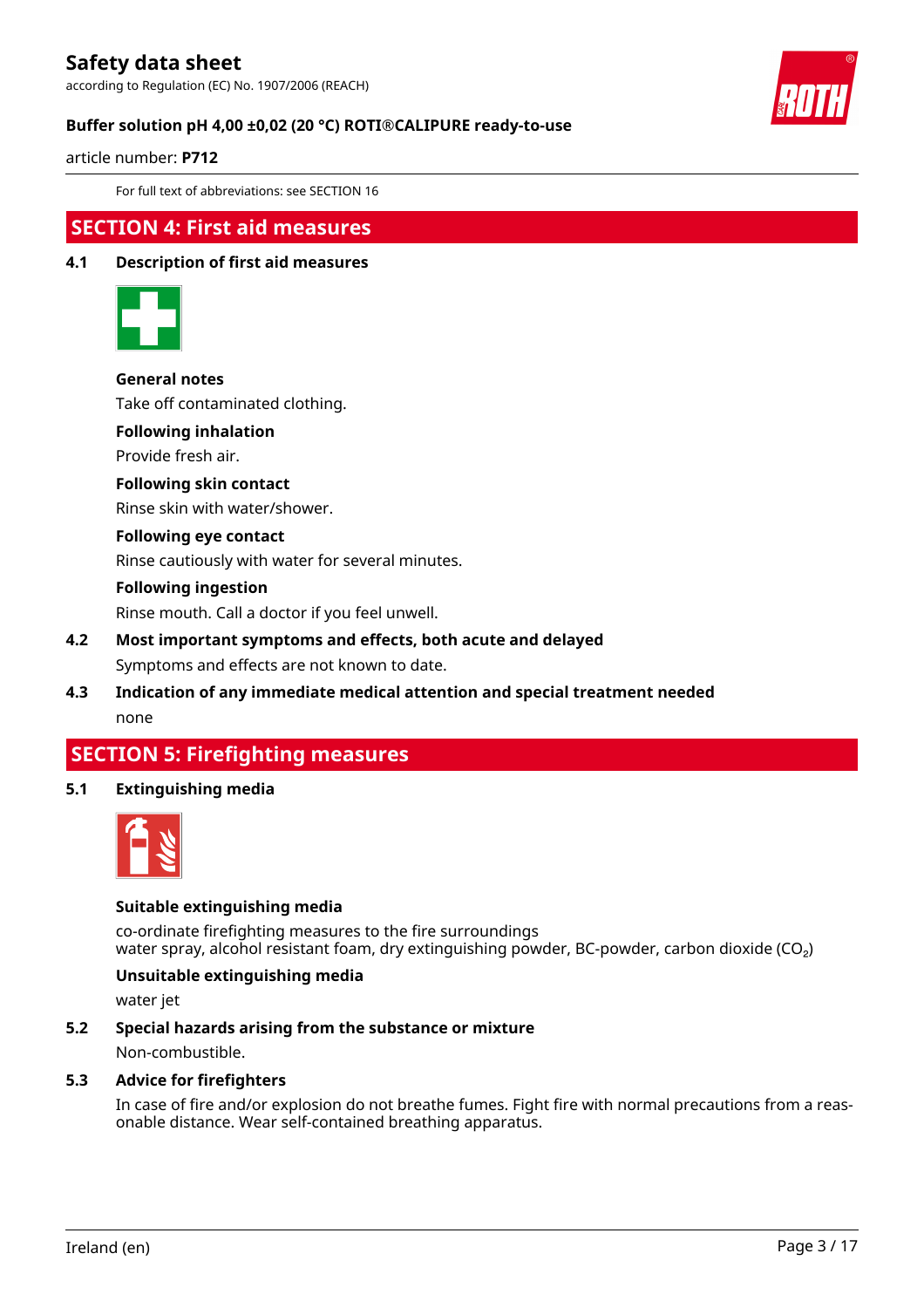according to Regulation (EC) No. 1907/2006 (REACH)



#### **Buffer solution pH 4,00 ±0,02 (20 °C) ROTI®CALIPURE ready-to-use**

article number: **P712**

## **SECTION 6: Accidental release measures**

**6.1 Personal precautions, protective equipment and emergency procedures**



#### **For non-emergency personnel**

No special measures are necessary.

**6.2 Environmental precautions** Keep away from drains, surface and ground water.

**6.3 Methods and material for containment and cleaning up**

#### **Advice on how to contain a spill**

Covering of drains.

#### **Advice on how to clean up a spill**

Wipe up with absorbent material (e.g. cloth, fleece).

#### **Other information relating to spills and releases**

Place in appropriate containers for disposal.

#### **6.4 Reference to other sections**

Hazardous combustion products: see section 5. Personal protective equipment: see section 8. Incompatible materials: see section 10. Disposal considerations: see section 13.

## **SECTION 7: Handling and storage**

#### **7.1 Precautions for safe handling**

No special measures are necessary.

#### **Advice on general occupational hygiene**

Keep away from food, drink and animal feedingstuffs.

#### **7.2 Conditions for safe storage, including any incompatibilities**

Keep container tightly closed.

#### **Incompatible substances or mixtures**

Observe hints for combined storage.

#### **Consideration of other advice:**

**Specific designs for storage rooms or vessels** Recommended storage temperature: 15 – 25 °C

#### **7.3 Specific end use(s)**

No information available.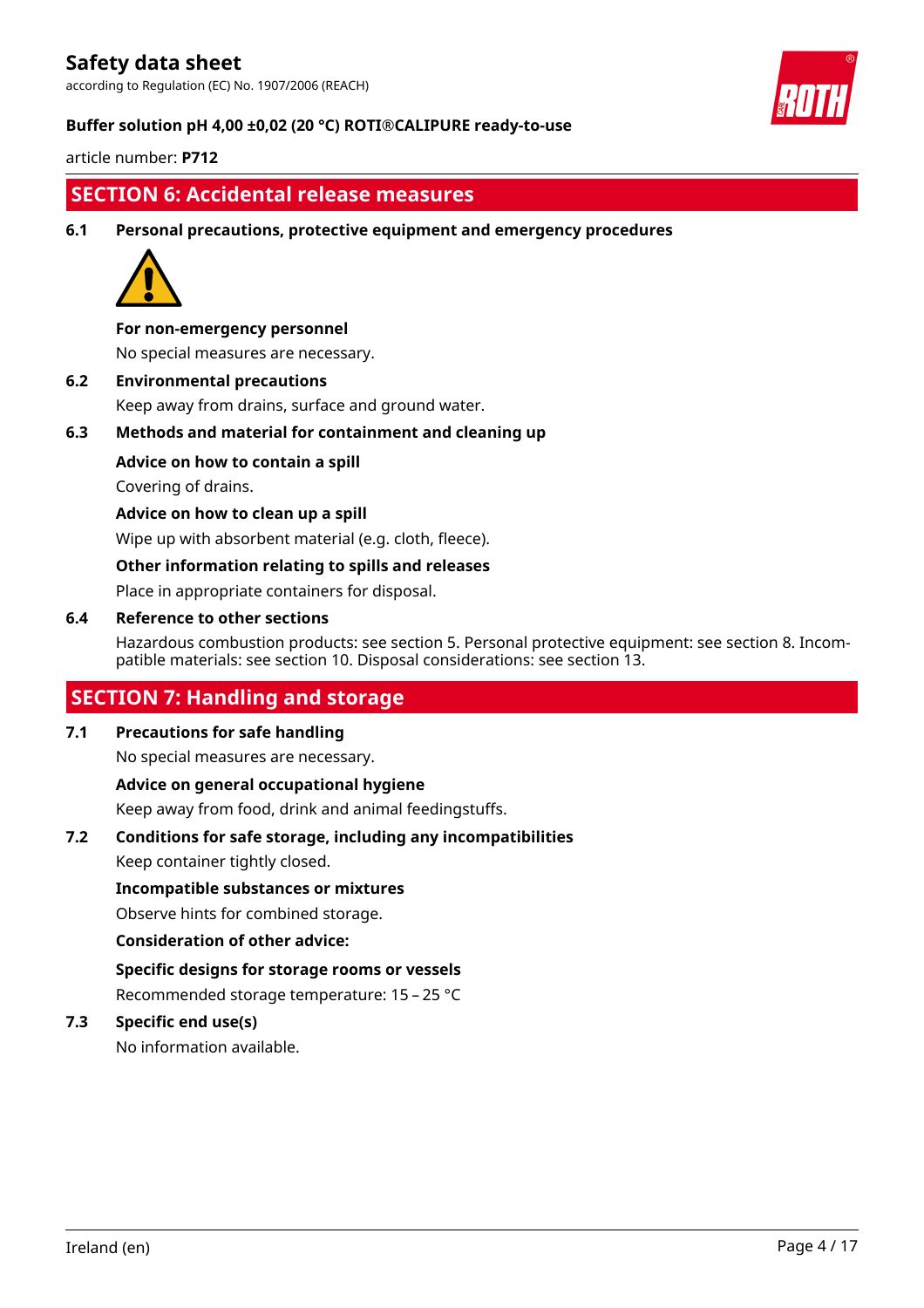according to Regulation (EC) No. 1907/2006 (REACH)



٦

#### **Buffer solution pH 4,00 ±0,02 (20 °C) ROTI®CALIPURE ready-to-use**

#### article number: **P712**

## **SECTION 8: Exposure controls/personal protection**

#### **8.1 Control parameters**

#### **National limit values**

#### **Occupational exposure limit values (Workplace Exposure Limits)**

| Cou<br>ntr<br>y | Name of agent     | <b>CAS No</b> | Identi-<br>fier | <b>TW</b><br>A<br>[pp]<br>[m] | <b>TWA</b><br>$\lceil \mathsf{mq} \rceil$<br>$m3$ ] | <b>STE</b><br>L<br>[pp<br>$m$ ] | <b>STEL</b><br>[mq/<br>m <sup>3</sup> | <b>Ceil</b><br>ing-<br>[pp<br>m] | Ceil-<br>$ $ ing-C $ $<br>[mq/<br>m <sup>3</sup> | Nota-<br>tion | Source                     |
|-----------------|-------------------|---------------|-----------------|-------------------------------|-----------------------------------------------------|---------------------------------|---------------------------------------|----------------------------------|--------------------------------------------------|---------------|----------------------------|
| EU              | hydrogen chloride | 7647-01-<br>0 | <b>IOELV</b>    | 5                             | 8                                                   | 10                              | 15                                    |                                  |                                                  |               | 2000/39/<br>EC             |
| IE              | sodium hydroxide  | 1310-73-      | <b>OELV</b>     |                               |                                                     | 2                               |                                       |                                  |                                                  |               | S.I. No.<br>619 of<br>2001 |
| IE              | hydrogen chloride | 7647-01-<br>0 | <b>OELV</b>     | 5                             | 8                                                   | 10                              | 15                                    |                                  |                                                  |               | S.I. No.<br>619 of<br>2001 |

# **Notation**<br>Ceiling-C<br>STEL

Ceiling-C Ceiling value is a limit value above which exposure should not occur

STEL Short-term exposure limit: a limit value above which exposure should not occur and which is related to a 15 minute period (unless otherwise specified)

Г

TWA Time-weighted average (long-term exposure limit): measured or calculated in relation to a reference period of 8 hours time-weighted average (unless otherwise specified)

| Relevant DNELs of components of the mixture |               |               |                            |                                                 |                   |                              |  |  |  |  |
|---------------------------------------------|---------------|---------------|----------------------------|-------------------------------------------------|-------------------|------------------------------|--|--|--|--|
| Name of sub-<br>stance                      | <b>CAS No</b> | End-<br>point | <b>Threshol</b><br>d level | <b>Protection</b><br>goal, route of<br>exposure | Used in           | <b>Exposure time</b>         |  |  |  |  |
| Hydrochloric acid<br>%                      | 7647-01-0     | <b>DNEL</b>   | $8 \text{ mg/m}^3$         | human, inhalat-<br>orv                          | worker (industry) | chronic - local ef-<br>fects |  |  |  |  |
| Hydrochloric acid<br>%                      | 7647-01-0     | <b>DNEL</b>   | $15 \text{ mg/m}^3$        | human, inhalat-<br>ory                          | worker (industry) | acute - local ef-<br>fects   |  |  |  |  |

| <b>Relevant PNECs of components of the mixture</b> |               |               |                             |                            |                                     |                                 |  |  |  |
|----------------------------------------------------|---------------|---------------|-----------------------------|----------------------------|-------------------------------------|---------------------------------|--|--|--|
| Name of sub-<br>stance                             | <b>CAS No</b> | End-<br>point | <b>Threshol</b><br>d level. | <b>Organism</b>            | <b>Environmental</b><br>compartment | <b>Exposure time</b>            |  |  |  |
| Citric acid                                        | 77-92-9       | <b>PNEC</b>   | $0.44 \text{ mg}$ /         | aquatic organ-<br>isms     | freshwater                          | short-term (single<br>instance) |  |  |  |
| Citric acid                                        | 77-92-9       | <b>PNEC</b>   | $0.044 \text{ mg}$ /        | aquatic organ-<br>isms     | marine water                        | short-term (single<br>instance) |  |  |  |
| Citric acid                                        | 77-92-9       | <b>PNEC</b>   | 1.000 $mg/1$                | aquatic organ-<br>isms     | sewage treatment<br>plant (STP)     | short-term (single<br>instance) |  |  |  |
| Citric acid                                        | 77-92-9       | <b>PNEC</b>   | 34,6 $mg/_{ka}$             | aquatic organ-<br>isms     | freshwater sedi-<br>ment            | short-term (single<br>instance) |  |  |  |
| Citric acid                                        | 77-92-9       | <b>PNEC</b>   | 3,46 $mg/kq$                | aquatic organ-<br>isms     | marine sediment                     | short-term (single<br>instance) |  |  |  |
| Citric acid                                        | 77-92-9       | <b>PNEC</b>   | 33,1 $mg/_{ka}$             | terrestrial organ-<br>isms | soil                                | short-term (single<br>instance) |  |  |  |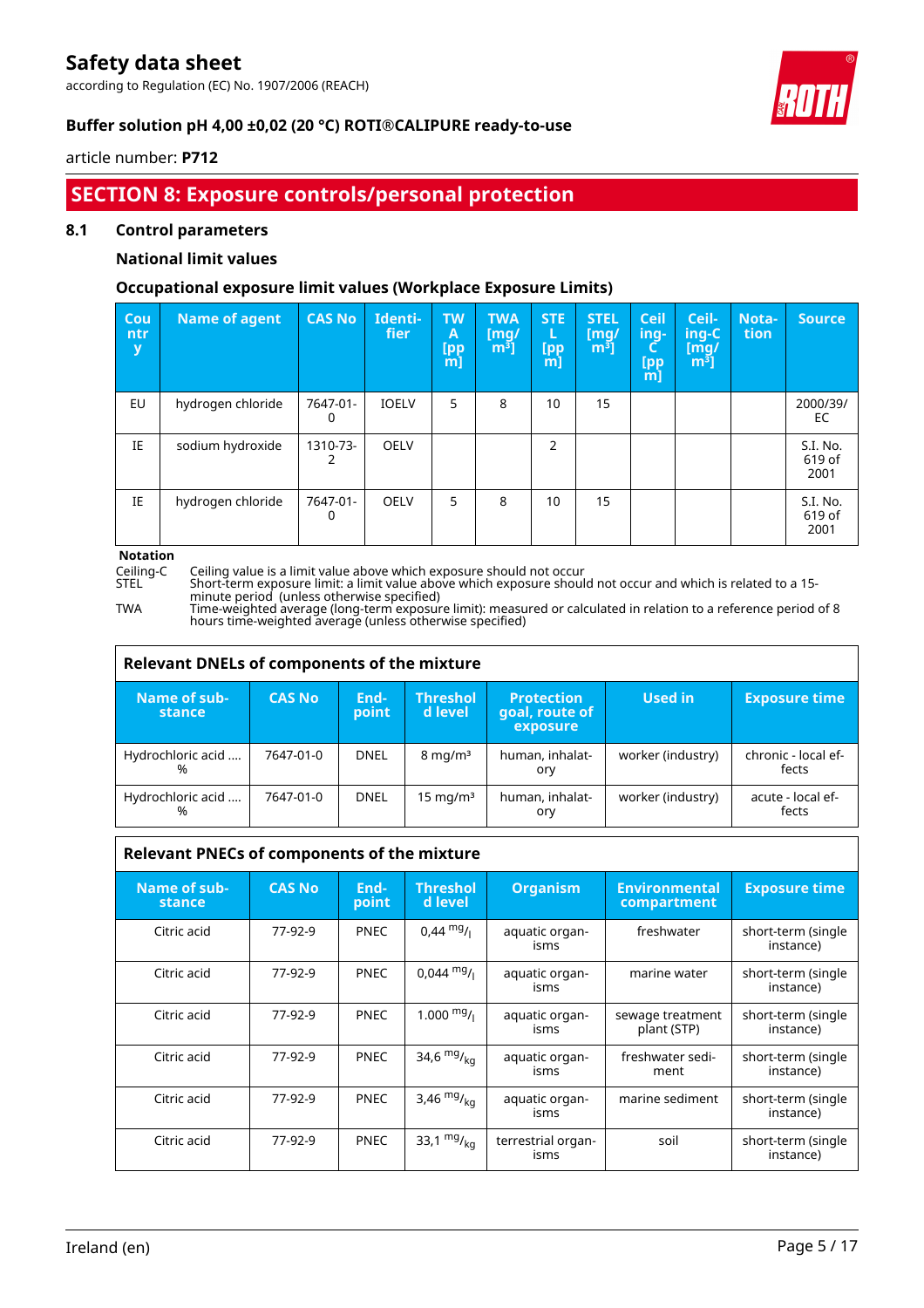according to Regulation (EC) No. 1907/2006 (REACH)

#### **Buffer solution pH 4,00 ±0,02 (20 °C) ROTI®CALIPURE ready-to-use**

article number: **P712**

#### **8.2 Exposure controls**

**Individual protection measures (personal protective equipment)**

#### **Eye/face protection**



Use safety goggle with side protection.

#### **Skin protection**



#### **• hand protection**

Wear suitable gloves. Chemical protection gloves are suitable, which are tested according to EN 374.

#### **• type of material**

NBR (Nitrile rubber)

#### **• material thickness**

>0,11 mm

#### **• breakthrough times of the glove material**

>480 minutes (permeation: level 6)

#### **• other protection measures**

Take recovery periods for skin regeneration. Preventive skin protection (barrier creams/ointments) is recommended.

#### **Respiratory protection**



Respiratory protection necessary at: Aerosol or mist formation.

#### **Environmental exposure controls**

Keep away from drains, surface and ground water.

## **SECTION 9: Physical and chemical properties**

#### **9.1 Information on basic physical and chemical properties**

| Physical state                                              | liquid          |
|-------------------------------------------------------------|-----------------|
| Colour                                                      | colourless      |
| Odour                                                       | odourless       |
| Melting point/freezing point                                | not determined  |
| Boiling point or initial boiling point and boiling<br>range | 100 $\degree$ C |
| Flammability                                                | non-combustible |
| Lower and upper explosion limit                             | not determined  |

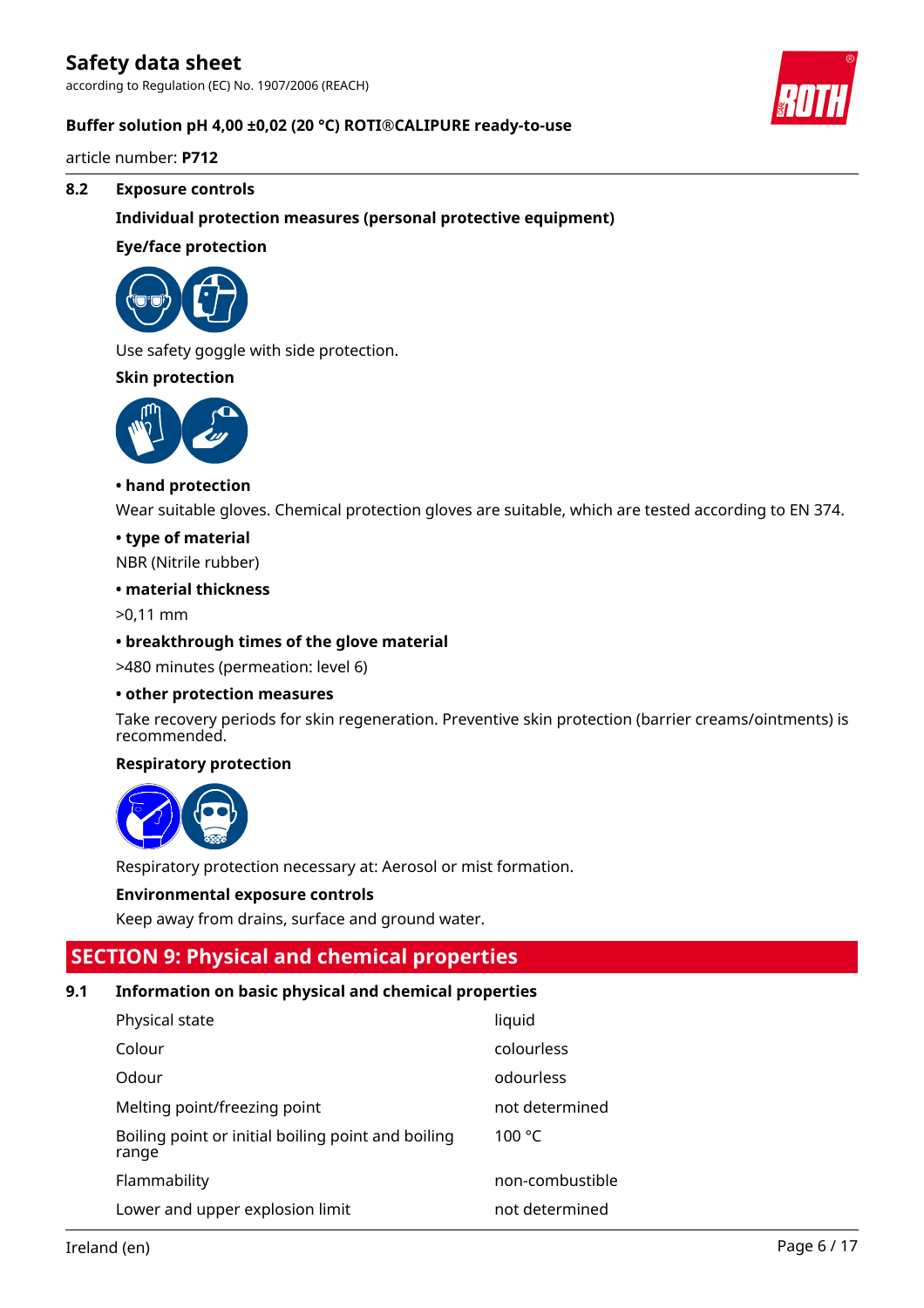according to Regulation (EC) No. 1907/2006 (REACH)

#### **Buffer solution pH 4,00 ±0,02 (20 °C) ROTI®CALIPURE ready-to-use**

#### article number: **P712**



| Flash point                                            | not determined                                                 |
|--------------------------------------------------------|----------------------------------------------------------------|
| Auto-ignition temperature                              | not determined                                                 |
| Decomposition temperature                              | not relevant                                                   |
| pH (value)                                             | 4 (20 $^{\circ}$ C)                                            |
| Kinematic viscosity                                    | not determined                                                 |
| Solubility(ies)                                        |                                                                |
| Water solubility                                       | miscible in any proportion                                     |
| Partition coefficient                                  |                                                                |
| Partition coefficient n-octanol/water (log value):     | not relevant (inorganic)                                       |
|                                                        |                                                                |
| Vapour pressure                                        | 23 hPa at 20 °C                                                |
| Density and/or relative density                        |                                                                |
| Density                                                | 1,007 <sup>g</sup> / <sub>cm<sup>3</sup></sub> at 20 °C        |
| Relative vapour density                                | information on this property is not available                  |
|                                                        |                                                                |
| Particle characteristics                               | not relevant (liquid)                                          |
| Other safety parameters                                |                                                                |
| Oxidising properties                                   | none                                                           |
| <b>Other information</b>                               |                                                                |
| Information with regard to physical hazard<br>classes: | hazard classes acc. to GHS<br>(physical hazards): not relevant |
| Other safety characteristics:                          |                                                                |
| Miscibility                                            | completely miscible with water                                 |

## **SECTION 10: Stability and reactivity**

#### **10.1 Reactivity**

**9.2** 

This material is not reactive under normal ambient conditions.

#### **10.2 Chemical stability**

The material is stable under normal ambient and anticipated storage and handling conditions of temperature and pressure.

#### **10.3 Possibility of hazardous reactions**

No known hazardous reactions.

#### **10.4 Conditions to avoid**

There are no specific conditions known which have to be avoided.

#### **10.5 Incompatible materials**

There is no additional information.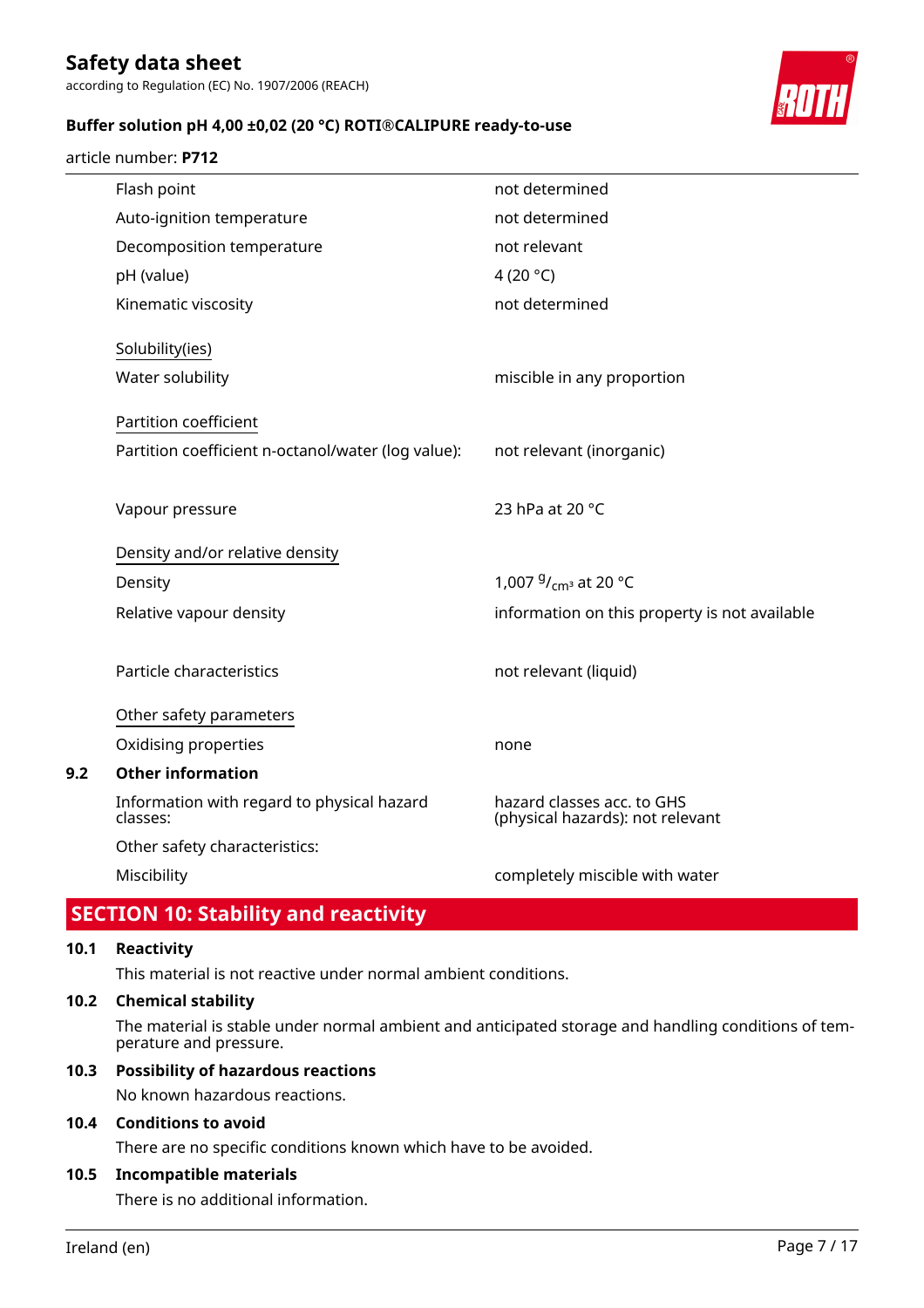according to Regulation (EC) No. 1907/2006 (REACH)



#### **Buffer solution pH 4,00 ±0,02 (20 °C) ROTI®CALIPURE ready-to-use**

article number: **P712**

#### **10.6 Hazardous decomposition products**

Hazardous combustion products: see section 5.

## **SECTION 11: Toxicological information**

#### **11.1 Information on hazard classes as defined in Regulation (EC) No 1272/2008**

Test data are not available for the complete mixture.

#### **Classification procedure**

The method for classification of the mixture is based on ingredients of the mixture (additivity formula).

#### **Classification according to GHS (1272/2008/EC, CLP)**

This mixture does not meet the criteria for classification in accordance with Regulation No 1272/2008/ EC.

#### **Acute toxicity**

Shall not be classified as acutely toxic.

| Acute toxicity of components of the mixture |               |                          |                 |                        |                |  |  |  |
|---------------------------------------------|---------------|--------------------------|-----------------|------------------------|----------------|--|--|--|
| Name of substance                           | <b>CAS No</b> | <b>Exposure</b><br>route | <b>Endpoint</b> | <b>Value</b>           | <b>Species</b> |  |  |  |
| Citric acid                                 | 77-92-9       | oral                     | LD50            | 5.400 $mg/kq$          | mouse          |  |  |  |
| Citric acid                                 | 77-92-9       | dermal                   | LD50            | $>2.000 \frac{mg}{ka}$ | rat            |  |  |  |

#### **Skin corrosion/irritation**

Shall not be classified as corrosive/irritant to skin.

#### **Serious eye damage/eye irritation**

Shall not be classified as seriously damaging to the eye or eye irritant.

#### **Respiratory or skin sensitisation**

Shall not be classified as a respiratory or skin sensitiser.

#### **Germ cell mutagenicity**

Shall not be classified as germ cell mutagenic.

#### **Carcinogenicity**

Shall not be classified as carcinogenic.

#### **Reproductive toxicity**

Shall not be classified as a reproductive toxicant.

#### **Specific target organ toxicity - single exposure**

Shall not be classified as a specific target organ toxicant (single exposure).

### **Specific target organ toxicity - repeated exposure**

Shall not be classified as a specific target organ toxicant (repeated exposure).

#### **Aspiration hazard**

Shall not be classified as presenting an aspiration hazard.

#### **Symptoms related to the physical, chemical and toxicological characteristics**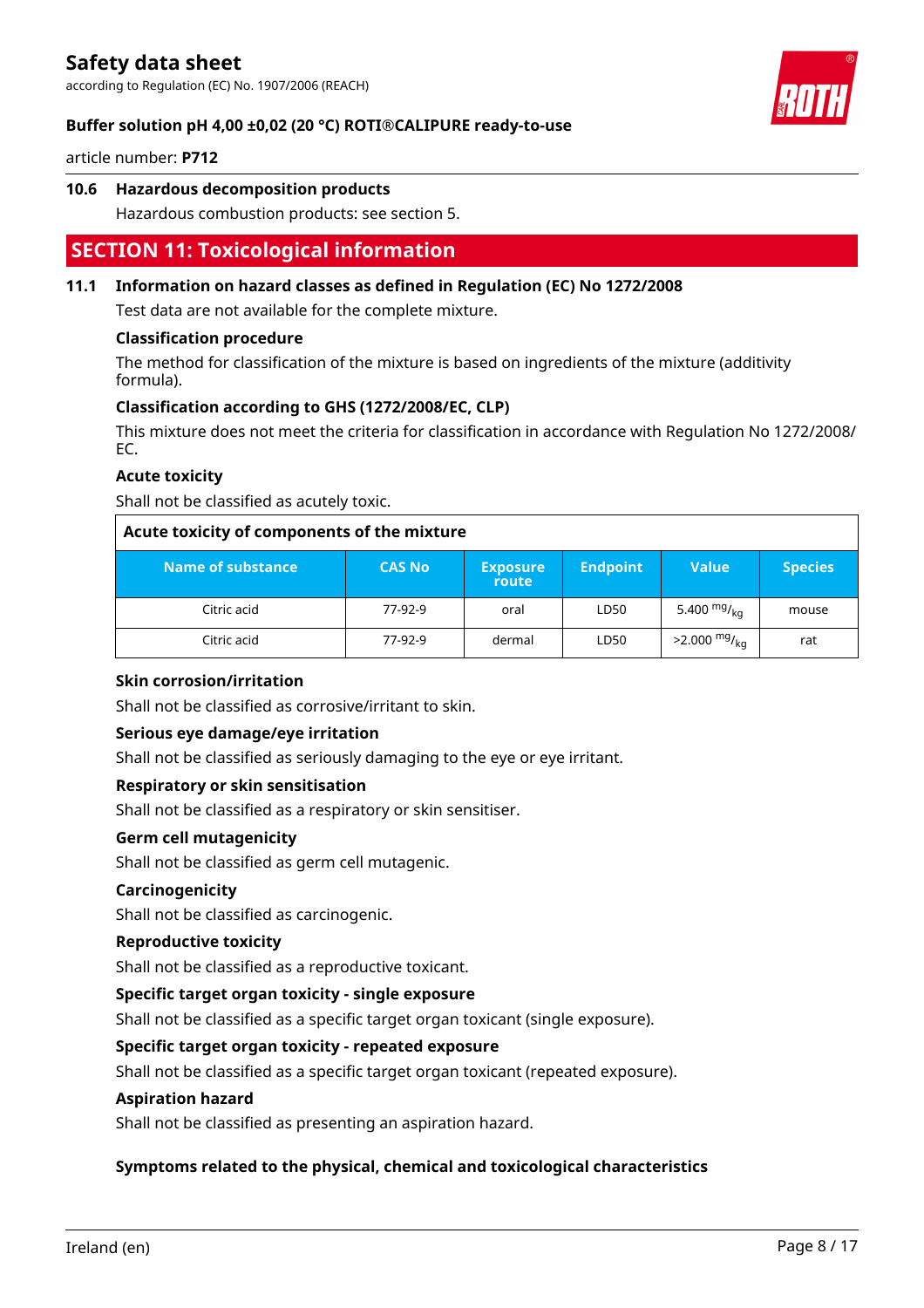article number: **P712**

#### **• If swallowed**

Data are not available.

#### **• If in eyes**

Data are not available.

#### **• If inhaled**

Data are not available.

**• If on skin**

Data are not available.

#### **• Other information**

Health effects are not known.

**11.2 Endocrine disrupting properties** None of the ingredients are listed.

#### **11.3 Information on other hazards**

There is no additional information.

## **SECTION 12: Ecological information**

#### **12.1 Toxicity**

Shall not be classified as hazardous to the aquatic environment.

| Aquatic toxicity (acute) of components of the mixture |               |                 |                                      |                       |                         |  |  |  |  |
|-------------------------------------------------------|---------------|-----------------|--------------------------------------|-----------------------|-------------------------|--|--|--|--|
| Name of sub-<br>stance                                | <b>CAS No</b> | <b>Endpoint</b> | <b>Value</b>                         | <b>Species</b>        | <b>Exposure</b><br>time |  |  |  |  |
| Citric acid                                           | 77-92-9       | <b>LC50</b>     | 440 $mg/1$                           | fish                  | 48 h                    |  |  |  |  |
| Sodium hydroxide                                      | 1310-73-2     | <b>LC50</b>     | $<$ 180 <sup>mg</sup> / <sub>l</sub> | fish                  | 96 h                    |  |  |  |  |
| Sodium hydroxide                                      | 1310-73-2     | EC50            | 40,4 $mg/$                           | aquatic invertebrates | 48 h                    |  |  |  |  |

| Aquatic toxicity (chronic) of components of the mixture |               |                 |                   |                |                           |  |  |  |
|---------------------------------------------------------|---------------|-----------------|-------------------|----------------|---------------------------|--|--|--|
| Name of sub-<br>stance                                  | <b>CAS No</b> | <b>Endpoint</b> | <b>Value</b>      | <b>Species</b> | <b>Exposure</b><br>\time\ |  |  |  |
| Sodium hydroxide                                        | 1310-73-2     | EC50            | $22 \frac{mg}{l}$ | microorganisms | $15 \text{ min}$          |  |  |  |

#### **Biodegradation**

The methods for determining the biological degradability are not applicable to inorganic substances.

#### **12.2 Process of degradability**

| Degradability of components of the mixture |               |                |                       |      |               |               |
|--------------------------------------------|---------------|----------------|-----------------------|------|---------------|---------------|
| Name of l<br>substance                     | <b>CAS No</b> | <b>Process</b> | Degrada-<br>tion rate | Time | <b>Method</b> | <b>Source</b> |
| Citric acid                                | 77-92-9       | biotic/abiotic | 98 %                  | 2 d  |               |               |

#### **12.3 Bioaccumulative potential**

Data are not available.

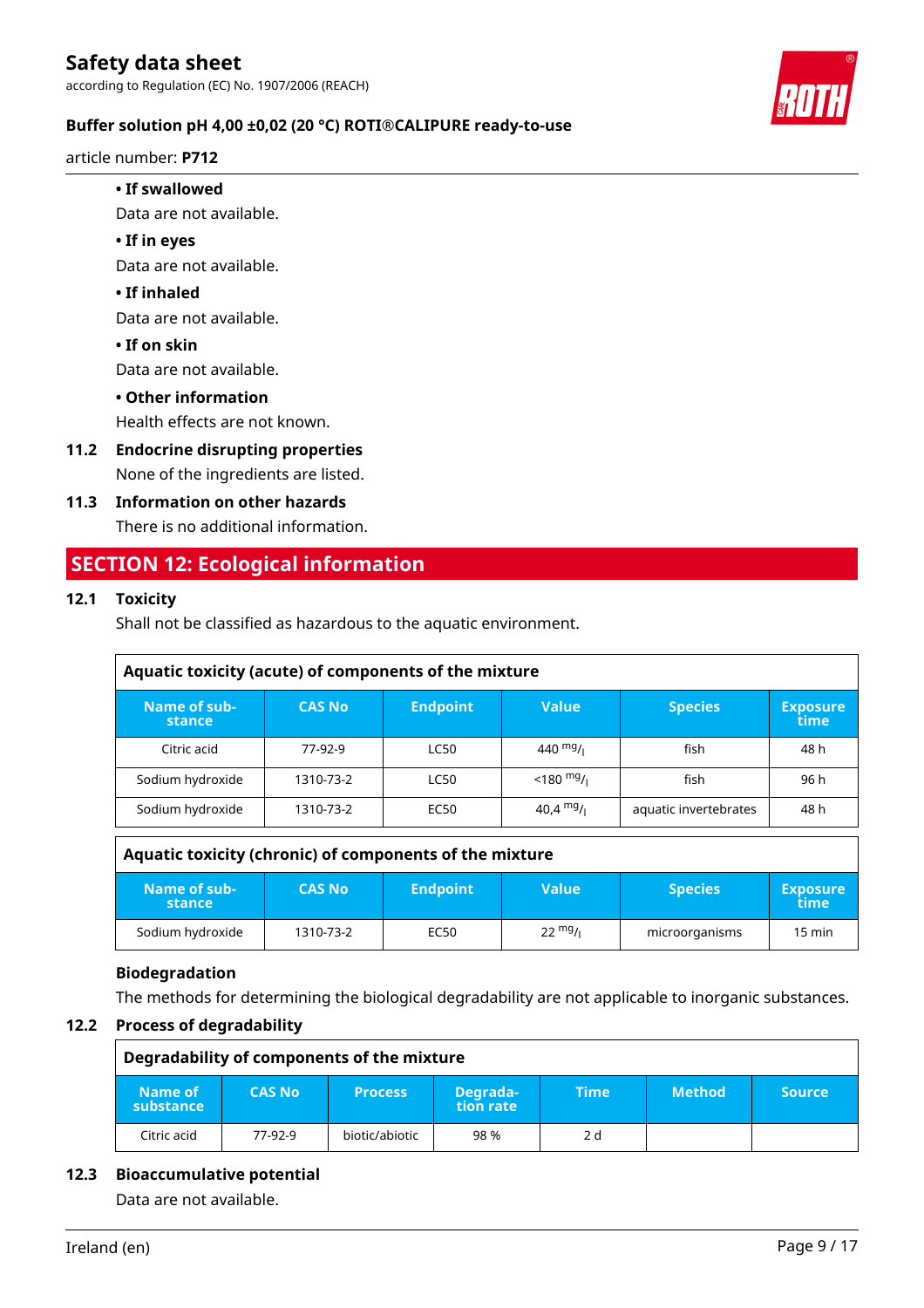according to Regulation (EC) No. 1907/2006 (REACH)



#### **Buffer solution pH 4,00 ±0,02 (20 °C) ROTI®CALIPURE ready-to-use**

article number: **P712**

| Bioaccumulative potential of components of the mixture                         |         |  |         |  |  |  |
|--------------------------------------------------------------------------------|---------|--|---------|--|--|--|
| Name of substance<br><b>CAS No</b><br><b>BOD5/COD</b><br><b>BCF</b><br>Log KOW |         |  |         |  |  |  |
| Citric acid                                                                    | 77-92-9 |  | $-1.64$ |  |  |  |

#### **12.4 Mobility in soil**

Data are not available.

## **12.5 Results of PBT and vPvB assessment**

Data are not available.

#### **12.6 Endocrine disrupting properties** None of the ingredients are listed.

**12.7 Other adverse effects**

Data are not available.

## **SECTION 13: Disposal considerations**

#### **13.1 Waste treatment methods**



Consult the appropriate local waste disposal expert about waste disposal.

#### **Sewage disposal-relevant information**

Do not empty into drains.

#### **13.2 Relevant provisions relating to waste**

The allocation of waste identity numbers/waste descriptions must be carried out according to the EEC, specific to the industry and process. Waste catalogue ordinance (Germany).

#### **13.3 Remarks**

Waste shall be separated into the categories that can be handled separately by the local or national waste management facilities. Please consider the relevant national or regional provisions.

## **SECTION 14: Transport information**

- 
- **14.2 UN proper shipping name** not assigned
- **14.3 Transport hazard class(es)** none
- **14.4 Packing group not assigned**
- 
- **14.6 Special precautions for user**

There is no additional information.

#### **14.7 Maritime transport in bulk according to IMO instruments**

The cargo is not intended to be carried in bulk.

**14.1 UN number or ID number not** subject to transport regulations

**14.5 Environmental hazards** non-environmentally hazardous acc. to the dangerous goods regulations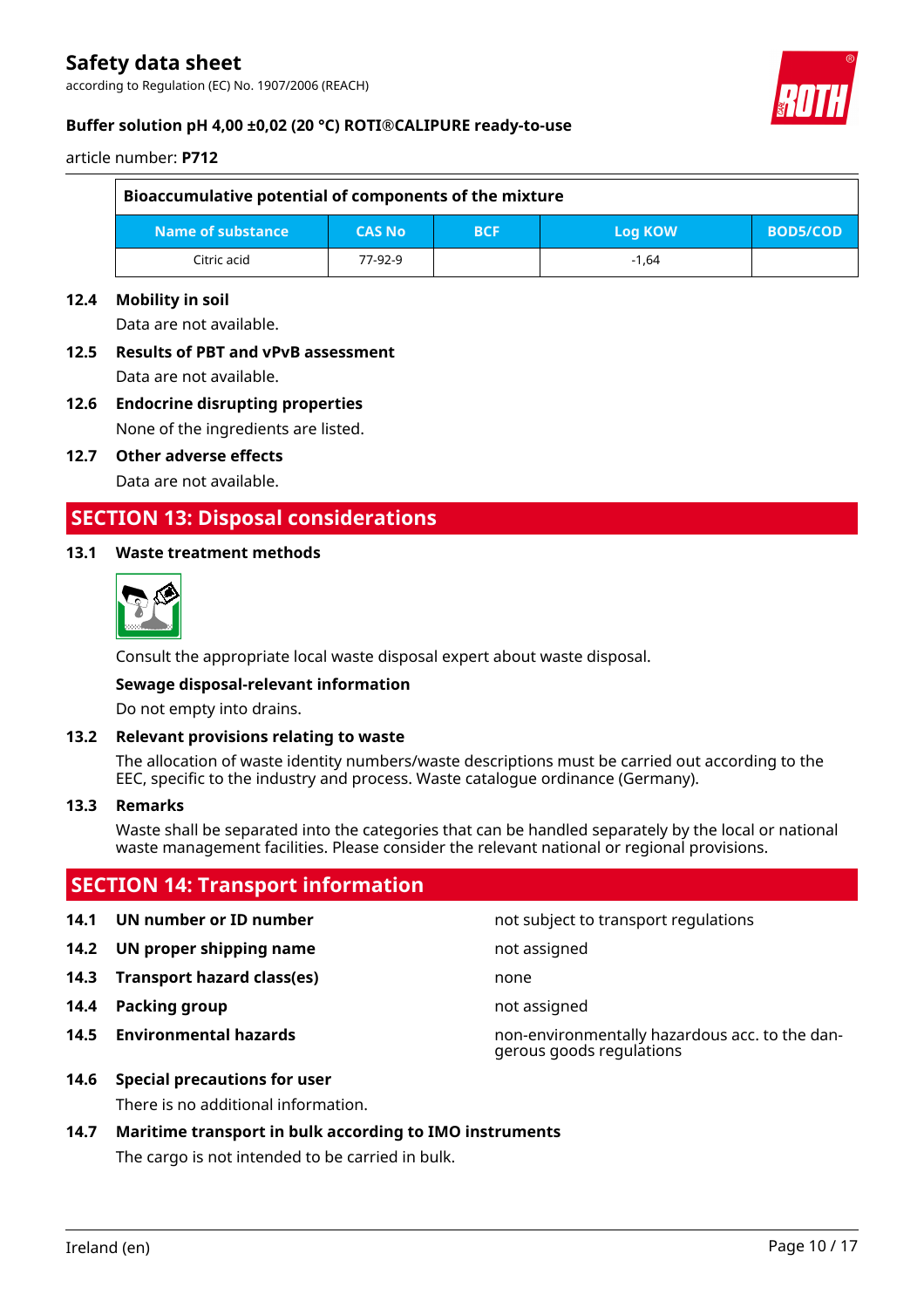article number: **P712**

#### **14.8 Information for each of the UN Model Regulations**

#### **Transport of dangerous goods by road, rail and inland waterway (ADR/RID/ADN) - Additional information**

Not subject to ADR, RID and ADN.

#### **International Maritime Dangerous Goods Code (IMDG) - Additional information**

Not subject to IMDG.

**International Civil Aviation Organization (ICAO-IATA/DGR) - Additional information** Not subject to ICAO-IATA.

## **SECTION 15: Regulatory information**

#### **15.1 Safety, health and environmental regulations/legislation specific for the substance or mixture**

**Relevant provisions of the European Union (EU)**

**Restrictions according to REACH, Annex XVII**

| Dangerous substances with restrictions (REACH, Annex XVII) |                                                                                                          |               |                    |           |  |
|------------------------------------------------------------|----------------------------------------------------------------------------------------------------------|---------------|--------------------|-----------|--|
| <b>Name of substance</b>                                   | Name acc. to inventory                                                                                   | <b>CAS No</b> | <b>Restriction</b> | <b>No</b> |  |
| Sodium hydroxide                                           | substances in tattoo inks and perman-<br>ent make-up                                                     |               | <b>R75</b>         | 75        |  |
| Hydrochloric acid  %                                       | this product meets the criteria for<br>classification in accordance with Reg-<br>ulation No 1272/2008/EC |               | R <sub>3</sub>     | 3         |  |
| Hydrochloric acid  %                                       | substances in tattoo inks and perman-<br>ent make-up                                                     |               | R75                | 75        |  |
| Citric acid                                                | substances in tattoo inks and perman-<br>ent make-up                                                     |               | <b>R75</b>         | 75        |  |

**Legend**

- ornamental articles intended to produce light or colour effects by means of different phases, for example in ornamental lamps and ashtrays,

- tricks and jokes,

- games for one or more participants, or any article intended to be used as such, even with ornamental aspects,

2. Articles not complying with paragraph 1 shall not be placed on the market. 3. Shall not be placed on the market if they contain a colouring agent, unless required for fiscal reasons, or perfume, or both, if they:

— can be used as fuel in decorative oil lamps for supply to the general public, and — present an aspiration hazard and are labelled with H304.

4. Decorative oil lamps for supply to the general public shall not be placed on the market unless they conform to the European Standard on Decorative oil lamps (EN 14059) adopted by the European Committee for Standardisation (CEN).

5. Without prejudice to the implementation of other Union provisions relating to the classification, labelling and packaging of substances and mixtures, suppliers shall ensure, before the placing on the market, that the following requirements are met:

(a) lamp oils, labelled with H304, intended for supply to the general public are visibly, legibly and indelibly marked as follows: "Keep lamps filled with this liquid out of the reach of children"; and, by 1 December 2010, "Just a sip of lamp oil – or even sucking the wick of lamps – may lead to life-threatening lung damage";

(b) grill lighter fluids, labelled with H304, intended for supply to the general public are legibly and indelibly marked by 1 December 2010 as follows: 'Just a sip of grill lighter fluid may lead to life threatening lung damage'; (c) lamps oils and grill lighters, labelled with H304, intended for supply to the general public are packaged in black

R3 1. Shall not be used in: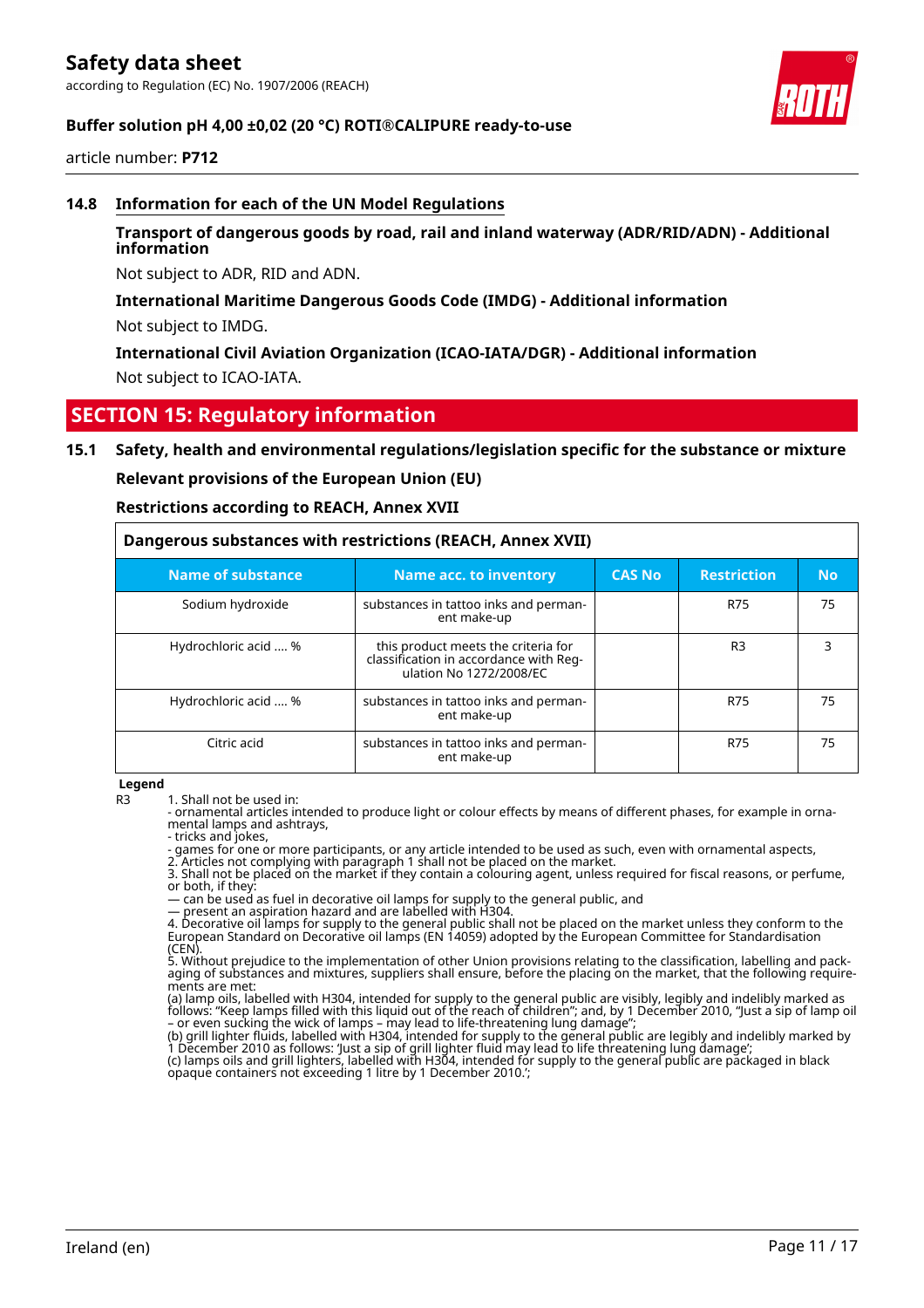#### article number: **P712**



8. Mixtures that do not contain the statement "Mixture for use in tattoos or permanent make-up" shall not be used for tattooing purposes.

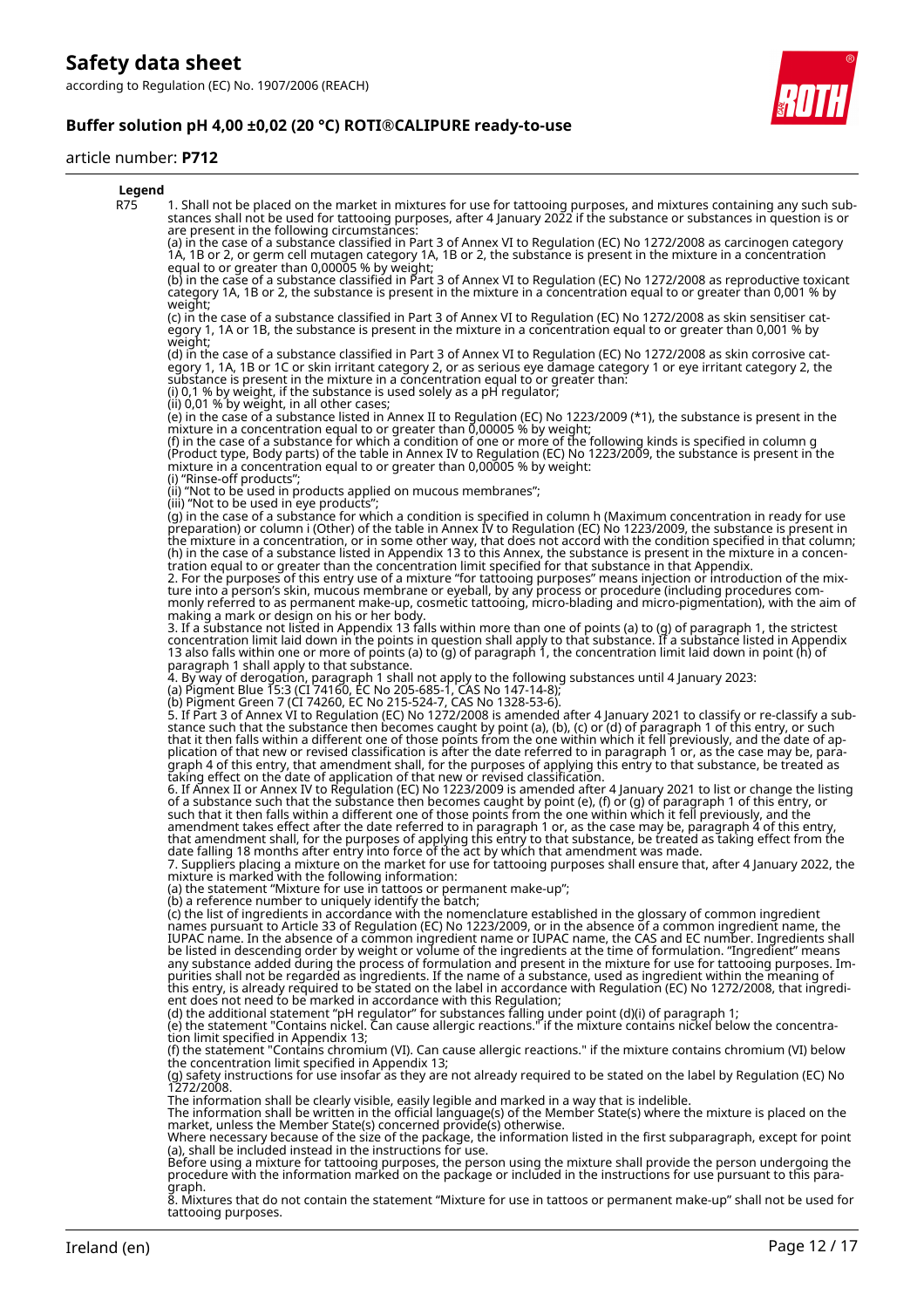according to Regulation (EC) No. 1907/2006 (REACH)



### **Buffer solution pH 4,00 ±0,02 (20 °C) ROTI®CALIPURE ready-to-use**

#### article number: **P712**

#### **Legend**

9. This entry does not apply to substances that are gases at temperature of 20 °C and pressure of 101,3 kPa, or generate a vapour pressure of more than 300 kPa at temperature of 50 °C, with the exception of formaldehyde (CAS No 50- 00-0, EC No 200-001-8).

10. This entry does not apply to the placing on the market of a mixture for use for tattooing purposes, or to the use of a mixture for tattooing purposes, when placed on the market exclusively as a medical device or an accessory to a medical device, within the meaning of Regulation (EU) 2017/745, or when used exclusively as a medical device or an accessory to a medical device, within the same meaning. Where the placing on the market or use may not be exclusively as a medical device or an accessory to a medical device, the requirements of Regulation (EU) 2017/745 and of this Regulation shall apply cumulatively.

#### **List of substances subject to authorisation (REACH, Annex XIV)/SVHC - candidate list**

None of the ingredients are listed.

#### **Seveso Directive**

| 2012/18/EU (Seveso III) |                                       |                                                                                            |              |  |  |  |
|-------------------------|---------------------------------------|--------------------------------------------------------------------------------------------|--------------|--|--|--|
| <b>No</b>               | Dangerous substance/hazard categories | Qualifying quantity (tonnes) for the application of lower and upper-tier re-<br>quirements | <b>Notes</b> |  |  |  |
|                         | not assigned                          |                                                                                            |              |  |  |  |

#### **Deco-Paint Directive**

| VOC     | 0 % |
|---------|-----|
| content | 09/ |
|         |     |

#### **Industrial Emissions Directive (IED)**

| VOC content                                | 0 %  |
|--------------------------------------------|------|
| VOC content (Water content was discounted) | 09/1 |

#### **Directive on the restriction of the use of certain hazardous substances in electrical and electronic equipment (RoHS)**

none of the ingredients are listed

#### **Regulation concerning the establishment of a European Pollutant Release and Transfer Register (PRTR)**

none of the ingredients are listed

#### **Water Framework Directive (WFD)**

| List of pollutants (WFD) |                               |               |           |                |
|--------------------------|-------------------------------|---------------|-----------|----------------|
| Name of substance        | <b>Name acc. to inventory</b> | <b>CAS No</b> | Listed in | <b>Remarks</b> |
| Sodium hydroxide         | Metals and their compounds    |               | a)        |                |

#### **Legend**

A) Indicative list of the main pollutants

#### **Regulation on the marketing and use of explosives precursors**

none of the ingredients are listed

#### **Regulation on drug precursors**

| Name of substance    | <b>CAS No</b> | <b>Classification</b> | <b>CN Code</b> | <b>Threshold</b><br><b>level</b> |
|----------------------|---------------|-----------------------|----------------|----------------------------------|
| Hydrochloric acid  % | 7647-01-0     | Category 3            | 2806 10 00     |                                  |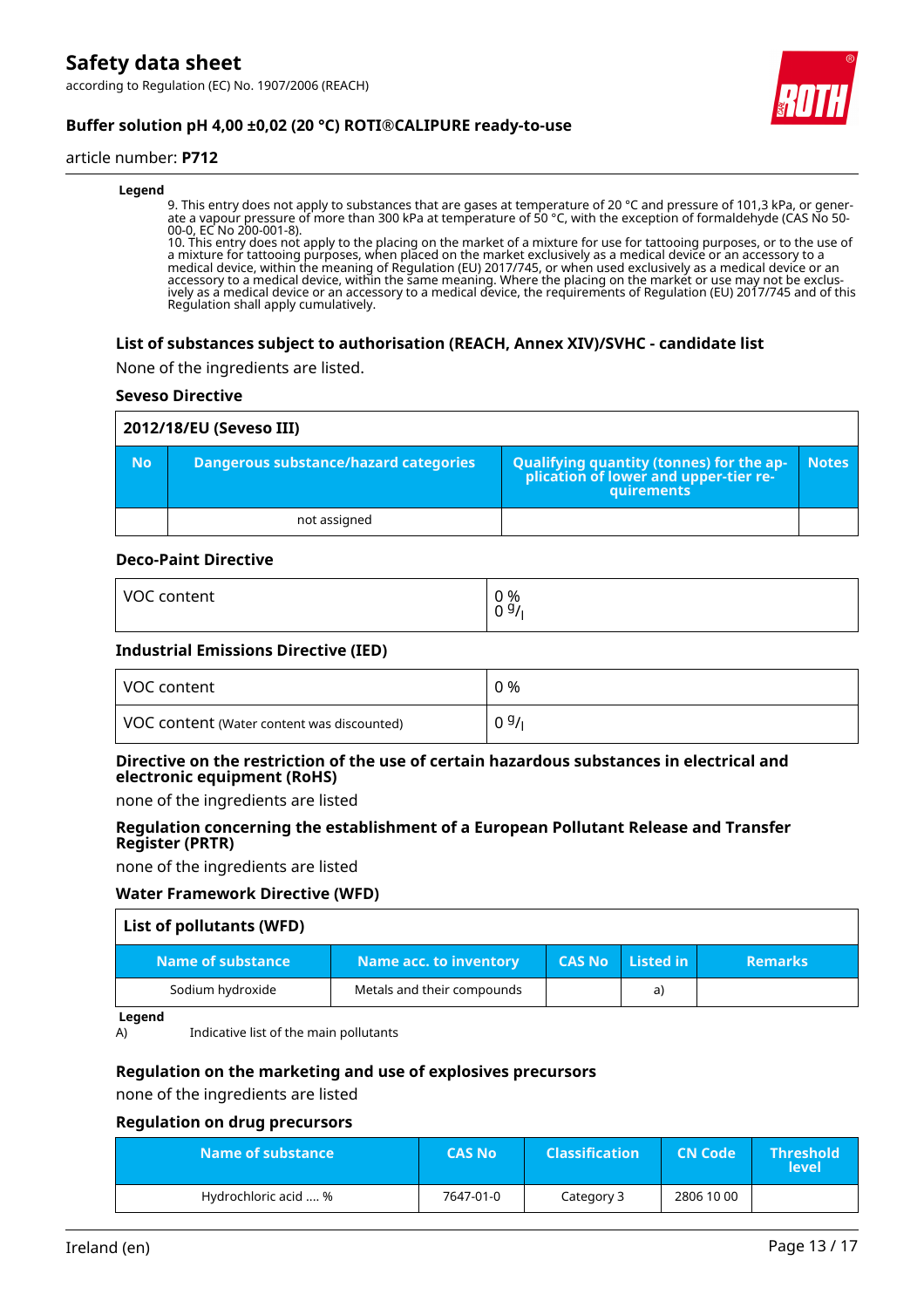according to Regulation (EC) No. 1907/2006 (REACH)



#### **Buffer solution pH 4,00 ±0,02 (20 °C) ROTI®CALIPURE ready-to-use**

#### article number: **P712**

#### **Regulation on substances that deplete the ozone layer (ODS)**

none of the ingredients are listed

#### **Regulation concerning the export and import of hazardous chemicals (PIC)**

none of the ingredients are listed

#### **Regulation on persistent organic pollutants (POP)**

none of the ingredients are listed

#### **Other information**

Directive 94/33/EC on the protection of young people at work. Observe employment restrictions under the Maternity Protection Directive (92/85/EEC) for expectant or nursing mothers.

#### **UN Convention against Illicit Traffic in Narcotic Drugs and Psychotropic Substances**

| Name of substance    | <b>CAS No</b> | Listed in | LHS code' |
|----------------------|---------------|-----------|-----------|
| Hydrochloric acid  % | 7647-01-0     | Table II  | 2806.10   |

#### **National inventories**

| <b>Country</b> | <b>Inventory</b> | <b>Status</b>                  |
|----------------|------------------|--------------------------------|
| AU             | <b>AIIC</b>      | all ingredients are listed     |
| CA             | <b>DSL</b>       | all ingredients are listed     |
| <b>CN</b>      | <b>IECSC</b>     | all ingredients are listed     |
| EU             | ECSI             | all ingredients are listed     |
| EU             | REACH Reg.       | all ingredients are listed     |
| JP             | <b>CSCL-ENCS</b> | all ingredients are listed     |
| JP             | <b>ISHA-ENCS</b> | not all ingredients are listed |
| KR             | KECI             | all ingredients are listed     |
| МX             | INSQ             | all ingredients are listed     |
| NZ             | NZIoC            | all ingredients are listed     |
| PH             | <b>PICCS</b>     | all ingredients are listed     |
| <b>TR</b>      | <b>CICR</b>      | not all ingredients are listed |
| <b>TW</b>      | <b>TCSI</b>      | all ingredients are listed     |
| US             | <b>TSCA</b>      | all ingredients are listed     |

#### **Legend**

| AIIC      | Australian Inventory of Industrial Chemicals                            |
|-----------|-------------------------------------------------------------------------|
| CICR      | Chemical Inventory and Control Regulation                               |
|           | CSCL-ENCS List of Existing and New Chemical Substances (CSCL-ENCS)      |
| DSL       | Domestic Substances List (DSL)                                          |
| ECSI      | EC Substance Inventory (EINECS, ELINCS, NLP)                            |
| IECSC     | Inventory of Existing Chemical Substances Produced or Imported in China |
| INSO      | National Inventory of Chemical Substances                               |
| ISHA-ENCS | Inventory of Existing and New Chemical Substances (ISHA-ENCS)           |
| KECI      | Korea Existing Chemicals Inventory                                      |
| NZIoC     | New Zealand Inventory of Chemicals                                      |
| PICCS     | Philippine Inventory of Chemicals and Chemical Substances (PICCS)       |
|           | REACH Reg.  REACH registered substances                                 |
| TCSI      | Taiwan Chemical Substance Inventory                                     |
| TSCA      | Toxic Substance Control Act                                             |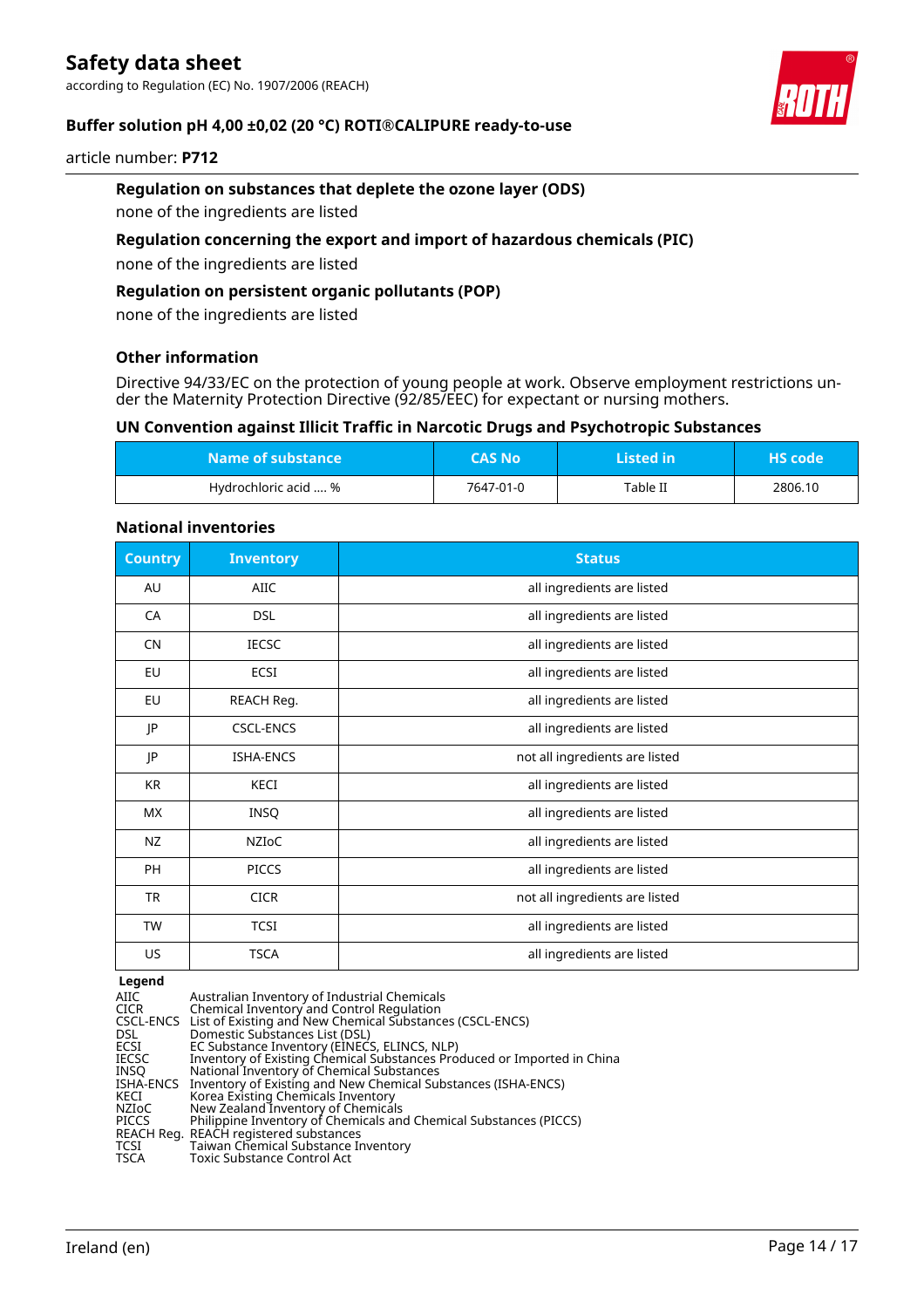according to Regulation (EC) No. 1907/2006 (REACH)



#### **Buffer solution pH 4,00 ±0,02 (20 °C) ROTI®CALIPURE ready-to-use**

article number: **P712**

#### **15.2 Chemical Safety Assessment**

Chemical safety assessments for substances in this mixture were not carried out.

## **SECTION 16: Other information**

#### **Indication of changes (revised safety data sheet)**

Alignment to regulation: Regulation (EC) No. 1907/2006 (REACH), amended by 2020/878/EU

| <b>Section</b> | <b>Former entry (text/value)</b>                      | <b>Actual entry (text/value)</b>                                                                                                | Safety-<br>relev-<br>ant |
|----------------|-------------------------------------------------------|---------------------------------------------------------------------------------------------------------------------------------|--------------------------|
| 2.2            | Signal word:<br>not required                          |                                                                                                                                 | yes                      |
| 2.3            | Other hazards:<br>There is no additional information. | Other hazards                                                                                                                   | yes                      |
| 2.3            |                                                       | Results of PBT and vPvB assessment:<br>This mixture does not contain any substances<br>that are assessed to be a PBT or a vPvB. | yes                      |

#### Restructuring: section 9, section 14

#### **Abbreviations and acronyms**

| Abbr.         | <b>Descriptions of used abbreviations</b>                                                                                                                                                                                       |
|---------------|---------------------------------------------------------------------------------------------------------------------------------------------------------------------------------------------------------------------------------|
| 2000/39/EC    | Commission Directive establishing a first list of indicative occupational exposure limit values in imple-<br>mentation of Council Directive 98/24/EC                                                                            |
| <b>ADN</b>    | Accord européen relatif au transport international des marchandises dangereuses par voies de naviga-<br>tion intérieures (European Agreement concerning the International Carriage of Dangerous Goods by In-<br>land Waterways) |
| <b>ADR</b>    | Accord relatif au transport international des marchandises dangereuses par route (Agreement concern-<br>ing the International Carriage of Dangerous Goods by Road)                                                              |
| ATE           | <b>Acute Toxicity Estimate</b>                                                                                                                                                                                                  |
| <b>BCF</b>    | <b>Bioconcentration factor</b>                                                                                                                                                                                                  |
| <b>BOD</b>    | Biochemical Oxygen Demand                                                                                                                                                                                                       |
| CAS           | Chemical Abstracts Service (service that maintains the most comprehensive list of chemical substances)                                                                                                                          |
| Ceiling-C     | Ceiling value                                                                                                                                                                                                                   |
| <b>CLP</b>    | Regulation (EC) No 1272/2008 on classification, labelling and packaging of substances and mixtures                                                                                                                              |
| CN Code       | <b>Combined Nomenclature</b>                                                                                                                                                                                                    |
| COD           | Chemical oxygen demand                                                                                                                                                                                                          |
| <b>DGR</b>    | Dangerous Goods Regulations (see IATA/DGR)                                                                                                                                                                                      |
| <b>DNEL</b>   | Derived No-Effect Level                                                                                                                                                                                                         |
| <b>EC50</b>   | Effective Concentration 50 %. The EC50 corresponds to the concentration of a tested substance causing<br>50 % changes in response (e.g. on growth) during a specified time interval                                             |
| EC No         | The EC Inventory (EINECS, ELINCS and the NLP-list) is the source for the seven-digit EC number, an identi-<br>fier of substances commercially available within the EU (European Union)                                          |
| <b>EINECS</b> | European Inventory of Existing Commercial Chemical Substances                                                                                                                                                                   |
| <b>ELINCS</b> | European List of Notified Chemical Substances                                                                                                                                                                                   |
| Eye Dam.      | Seriously damaging to the eye                                                                                                                                                                                                   |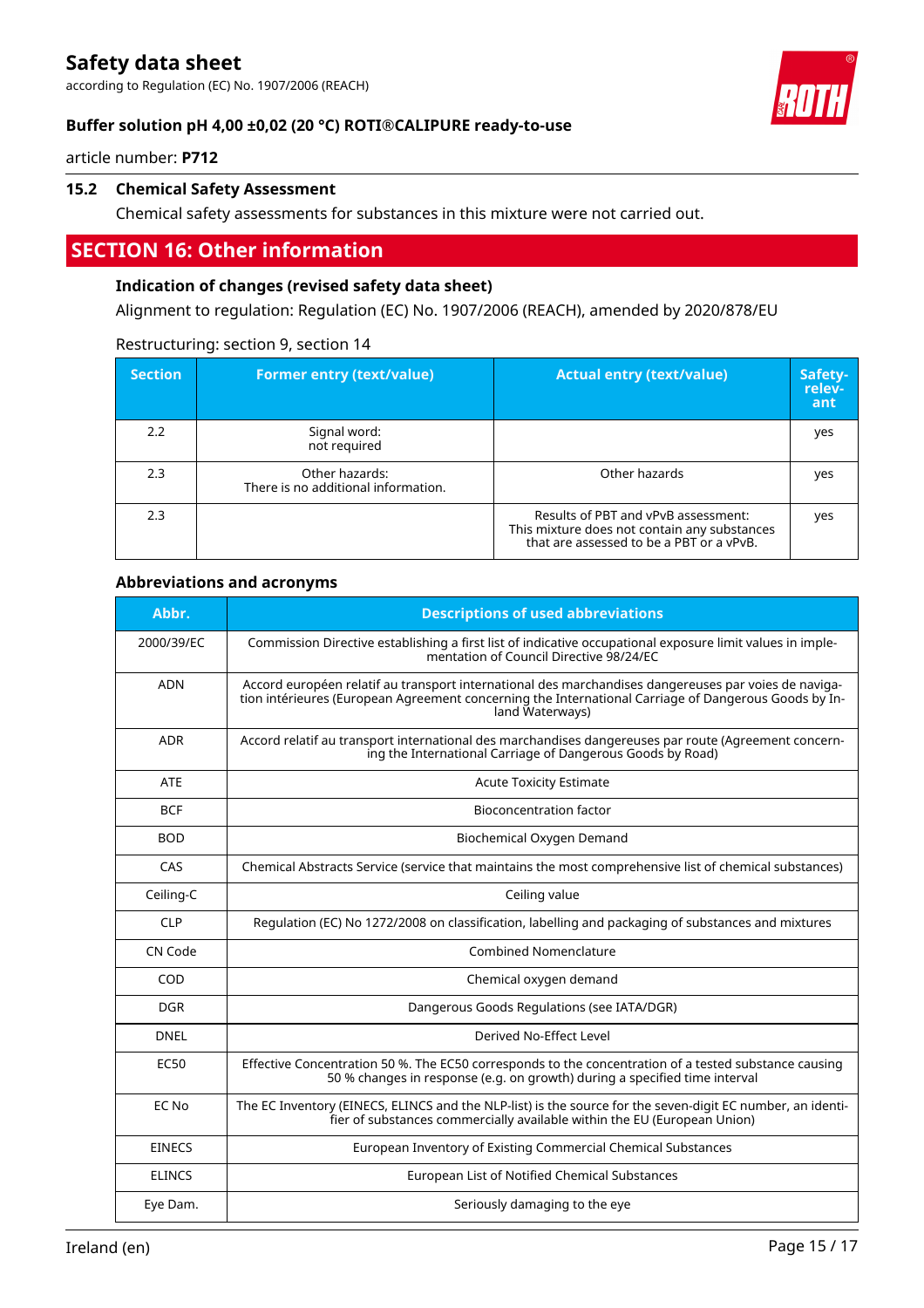according to Regulation (EC) No. 1907/2006 (REACH)



### **Buffer solution pH 4,00 ±0,02 (20 °C) ROTI®CALIPURE ready-to-use**

#### article number: **P712**

| Abbr.                   | <b>Descriptions of used abbreviations</b>                                                                                                                                    |
|-------------------------|------------------------------------------------------------------------------------------------------------------------------------------------------------------------------|
| Eye Irrit.              | Irritant to the eye                                                                                                                                                          |
| <b>GHS</b>              | "Globally Harmonized System of Classification and Labelling of Chemicals" developed by the United Na-<br>tions                                                               |
| <b>HS</b>               | Harmonized Commodity Description and Coding System (Harmonized System, drawn up by the World<br><b>Customs Organisation)</b>                                                 |
| <b>IATA</b>             | <b>International Air Transport Association</b>                                                                                                                               |
| IATA/DGR                | Dangerous Goods Regulations (DGR) for the air transport (IATA)                                                                                                               |
| <b>ICAO</b>             | International Civil Aviation Organization                                                                                                                                    |
| <b>IMDG</b>             | International Maritime Dangerous Goods Code                                                                                                                                  |
| index No                | The Index number is the identification code given to the substance in Part 3 of Annex VI to Regulation<br>(EC) No 1272/2008                                                  |
| <b>IOELV</b>            | Indicative occupational exposure limit value                                                                                                                                 |
| <b>LC50</b>             | Lethal Concentration 50%: the LC50 corresponds to the concentration of a tested substance causing 50 %<br>lethality during a specified time interval                         |
| LD50                    | Lethal Dose 50 %: the LD50 corresponds to the dose of a tested substance causing 50 % lethality during a<br>specified time interval                                          |
| log KOW                 | n-Octanol/water                                                                                                                                                              |
| Met. Corr.              | Substance or mixture corrosive to metals                                                                                                                                     |
| <b>NLP</b>              | No-Longer Polymer                                                                                                                                                            |
| PBT                     | Persistent, Bioaccumulative and Toxic                                                                                                                                        |
| <b>PNEC</b>             | <b>Predicted No-Effect Concentration</b>                                                                                                                                     |
| ppm                     | Parts per million                                                                                                                                                            |
| <b>REACH</b>            | Registration, Evaluation, Authorisation and Restriction of Chemicals                                                                                                         |
| <b>RID</b>              | Règlement concernant le transport International ferroviaire des marchandises Dangereuses (Regula-<br>tions concerning the International carriage of Dangerous goods by Rail) |
| S.I. No. 619 of<br>2001 | Safety, Health and Welfare at Work (Chemical Agents) Regulations 2001                                                                                                        |
| Skin Corr.              | Corrosive to skin                                                                                                                                                            |
| Skin Irrit.             | Irritant to skin                                                                                                                                                             |
| <b>STEL</b>             | Short-term exposure limit                                                                                                                                                    |
| <b>STOT SE</b>          | Specific target organ toxicity - single exposure                                                                                                                             |
| <b>SVHC</b>             | Substance of Very High Concern                                                                                                                                               |
| <b>TWA</b>              | Time-weighted average                                                                                                                                                        |
| VOC                     | Volatile Organic Compounds                                                                                                                                                   |
| vPvB                    | Very Persistent and very Bioaccumulative                                                                                                                                     |

#### **Key literature references and sources for data**

Regulation (EC) No 1272/2008 on classification, labelling and packaging of substances and mixtures. Regulation (EC) No. 1907/2006 (REACH), amended by 2020/878/EU.